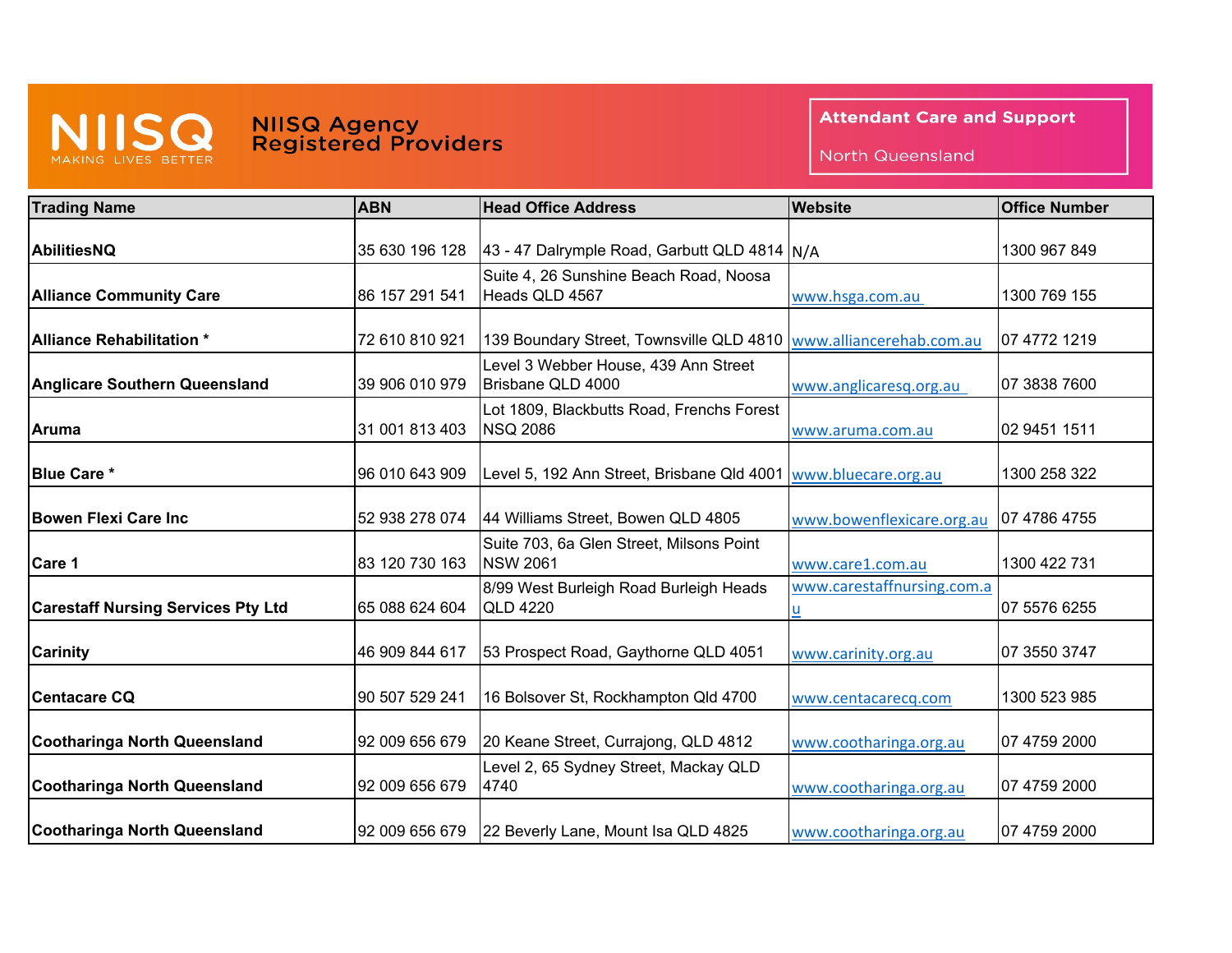|                                               |                | Unit 2,200 Scott Street, Bungalow QLD                         |                             |              |
|-----------------------------------------------|----------------|---------------------------------------------------------------|-----------------------------|--------------|
| Cootharinga North Queensland                  | 92 009 656 679 | 4870                                                          | www.cootharinga.org.au      | 07 4759 2000 |
|                                               |                | Level 2, 340 Adelaide Street, Brisbane Qld                    |                             |              |
| CPL - Choice, Passion, Life                   | 27 009 942 269 | 4000                                                          | www.cpl.org.au              | 1800 275 753 |
|                                               |                | 606 Sherwood Road, Sherwood,                                  |                             |              |
| <b>Drake Medox</b>                            | 42 004 939 771 | Queensland 4075                                               | www.drakemedox.com.au       | 1300 360 070 |
|                                               |                | 337a Bracken Ridge Road, Bracken Ridge,                       | www.focusedhealthcare.com   |              |
| <b>Focused Health Care</b>                    | 46 612 974 848 | <b>QLD 4017</b>                                               | .au                         | 1300 201 351 |
|                                               |                | Level 1, 100 Ipswich Road, Woolloongabba                      | www.healthcareaustralia.co  |              |
| <b>Health Care Australia</b>                  | 95 108 180 589 | <b>QLD 4102</b>                                               | m.au                        | 1300 422 247 |
|                                               |                | 2/3 Mountbatten Avenue, Main Beach QLD                        | www.homecareaustralia.co    |              |
| Home Care Australia                           | 12 151 267 319 | 4217                                                          | m.au                        | 1300 769 620 |
|                                               |                | 23 Victoria Park, Parramatta Park QLD                         |                             |              |
| <b>Independent Living Support Association</b> | 89 010 918 036 | 4870                                                          | www.ilsa.org.au             | 07 4041 6507 |
|                                               |                | Level 5/269 Wickham Street, Fortitude                         |                             |              |
| Interact Australia                            | 47 072 232 083 | Valley, QLD 4006                                              | www.interact.com.au         | 1300 388 873 |
|                                               |                |                                                               | www.justbettercare.com/to   |              |
| <b>Just Better Care Townsville</b>            | 67 622 696 557 | 178B Hugh Street, Currajong QLD 4812                          | wnsville/home               | 07 4795 7337 |
|                                               |                |                                                               |                             |              |
| <b>LiveBetter</b>                             | 13 160 259 512 | 129-131 Byng Street, Orange NSW 2800                          | www.livebetter.org.au       | 1800 580 580 |
|                                               |                |                                                               | www.mackaylifestylechoices. |              |
| <b>Mackay Lifestyle Choice</b>                | 12 355 043 421 | 3 Preston Street, Slade Point QLD 4740                        | com.au                      | 0401 492 375 |
|                                               |                |                                                               |                             |              |
| <b>MADEC LTD</b>                              | 89 104 409 127 | 15 Peel Street, Mackay QLD 4740                               | www.madec.org.au            | 07 4951 1233 |
|                                               |                | 12 Grendon Street, North Mackay QLD                           |                             |              |
| <b>OneLife NQ</b>                             | 99 056 476 321 | 4740                                                          | www.mdsia.org.au            | 07 4957 2180 |
|                                               |                | 66 Annerley Road, Woolloongabba, QLD                          |                             |              |
| <b>Open Minds Australia Ltd</b>               | 19 009 687 030 | 4102                                                          | www.openminds.org.au        | 1300 673 664 |
| <b>Selectability LTD</b>                      | 27 174 635 449 | 66-68 Charles St, Aitkenvale QLD 4814                         | www.selectability.com.au    | 1800 133 123 |
|                                               |                | Level 1, 50 O'Connel Street, Parramatta                       |                             |              |
| <b>Southern Cross Community Healthcare</b>    | 25 002 998 503 | <b>NSW 2150</b>                                               | www.scch.com.au             | 1800 989 000 |
| <b>Southern Cross Support Services</b>        | 77 151 293 515 | Shop 12b, 9 Maryborough Street,<br>Bundaberg Central QLD 4670 |                             | 1300 727 701 |
|                                               |                | 109 Logan Road, Woolloongabba QLD                             | www.scss.org.au             |              |
| <b>Spinal Life Australia</b>                  | 39 293 063 049 | 4102                                                          | www.spinal.com.au           | 1300 774 625 |